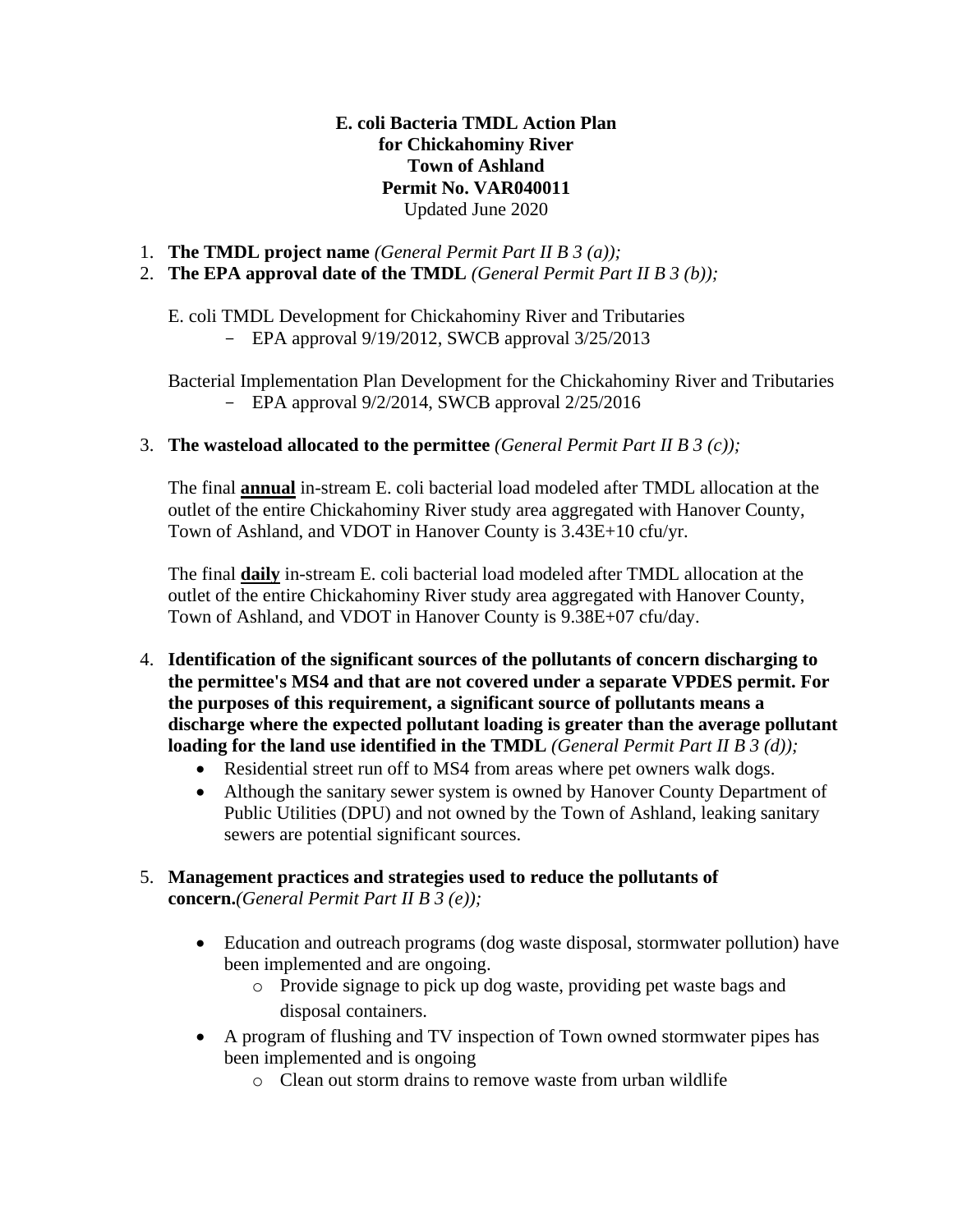- Low Impact Design (LID) Town projects implemented in the Stony Run watershed:
	- o Duncan Street: Filterra Bioretention Units (2)
	- o Municipal Parking Lot: Permeable Pavers and Bioretention Area
	- o Railroad Avenue Streetscape Phase I: Permeable Pavers and Bioretention
- Additional Town projects that are being considered for the future:
	- o Stream Restoration for Licking Hole Creek by June 30, 2023;
	- o Stream Restoration for Stony Run by June 30, 2023; and/or
	- o Maple Street/Carter Park BMP by June 30, 2023 (beginning study in 2020).
- Street Sweeping has been implemented and is ongoing.
- State law requires that septic tanks located in a Chesapeake Bay Preservation Area be pumped out at least once every 5 years. The Town of Ashland sends reminders to residents with septic tanks reminding them that they need to be pumped out every 5 years.
- As mentioned earlier, Hanover County DPU owns the sanitary sewer system in the Town. The Hanover DPU maintains "on-call" capabilities and strives for a response time of no more than one hour. On-call DPU staff responds to all utility related issues including SSOs and pump station alarms to effectively minimize the length of SSO events.

Hanover County provides regular funding via its Capital Improvement Program and Operation & Maintenance budgets for sewer rehabilitation with the goals of extending asset life and minimizing the risk of SSO events.

- Ashland maintains a list of legal authorities aimed at reducing the pollutant identified in the WLA. Applicable ordinances include Chapter 4.1(Virginia code §§ 62.1-44.15:24) – Environmental Protection and Chapter 5 – Erosion and Sediment Control (Virginia code §§ 21-89.1—21-89.15). Ashland received VSMP program approval from DEQ on July 1, 2013 and maintains a compliant Municipal Separate Storm Sewer System (MS4) Permit (VAR040011).
- 6. **Any calculations required in accordance with management practices and strategies.** *(General Permit Part II B 3 (f));*

No calculations were required.

- 7. **Outreach strategy to enhance the public's education (including employees) on methods to eliminate and reduce discharges of the pollutants** *(General Permit Part II B 3 (g)); and* 
	- Stormwater management and educational materials on Town website.
	- Circulate fliers or post on social media quarterly on stormwater pollution prevention and pet waste cleanup.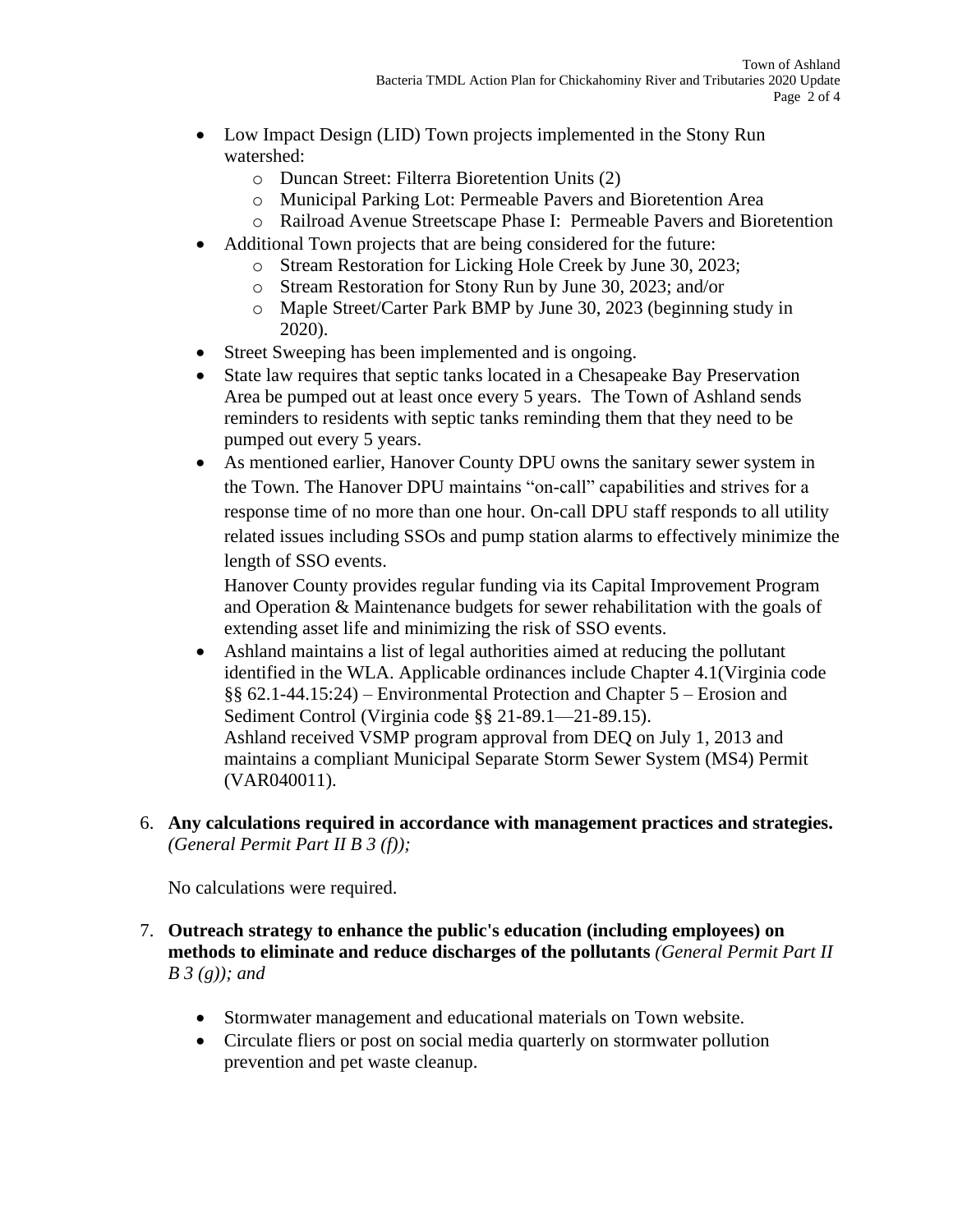- The Town coordinates with Randolph-Macon College annually on Macon a Difference Day (MaDD) for Earth Day. Randolph Macon College students volunteer, participate and engage the community in various activities such as:
	- o stream cleanup,
	- o storm drain marking,
	- o circulate education fliers
	- o demonstrate how to make rain barrels
	- o BMP maintenance
	- o installing and restocking pet waste stations
	- o clean up litter in parks
	- o and other water pollution prevention awareness activities
- Employee Training: Town staff trained on Illicit Discharge, Detection, and Elimination in accordance with the Town's Stormwater Pollution Prevention Employee Training Plan dated June 2014.
- Employee Training: Town staff trained on Good Housekeeping procedures in accordance with the Town's Stormwater Pollution Prevention Employee Training Plan dated June 2014.
- Town of Ashland Public Education and Outreach Plan.
- 8. **A schedule of anticipated actions planned for implementation during this permit term** *(General Permit Part II B 3 (h)).*

| <b>Practices</b>                               | Implementation    | <b>Milestone</b> |
|------------------------------------------------|-------------------|------------------|
| <b>Education and outreach</b>                  | On-going          | Continuous       |
| Pet waste disposal                             | On-going          | Continuous       |
| Illicit discharge, detection and elimination   | On-going          | Continuous       |
| Stormwater pipe flushing and TV inspection     | On-going          | Continuous       |
| Duncan Street: 2 Filterra Bioretention Units   | Completed         |                  |
| Municipal Parking Lot: Permeable Pavers &      | Completed         |                  |
| <b>Bioretention</b>                            |                   |                  |
| Railroad Avenue Streetscape Phase I: Permeable | Completed         |                  |
| Pavers & Bioretention                          |                   |                  |
| Licking Hole Creek Stream Restoration          | June 30, 2023     | June 30, 2023    |
| <b>Stony Run Stream Restoration</b>            | June 30, 2023     | June 30, 2023    |
| Maple Street/Carter Park BMP                   | June 30, 2023     | June 30, 2023    |
| Street sweeping                                | On-going          | Continuous       |
| Septic System Pump-outs, Maintenance Every 5   | On-going          | Continuous       |
| Years                                          |                   |                  |
| Employee training                              | On-going          | Continuous       |
| Town Code, Chapters 4 and 5                    | Completed         |                  |
| MS4 Permit VAR040011                           | $On\text{-going}$ | Per Requirements |

## 9. **Provide an opportunity for public comment proposed on the local TMDL action plan.** *(General Permit Part II B 7)*